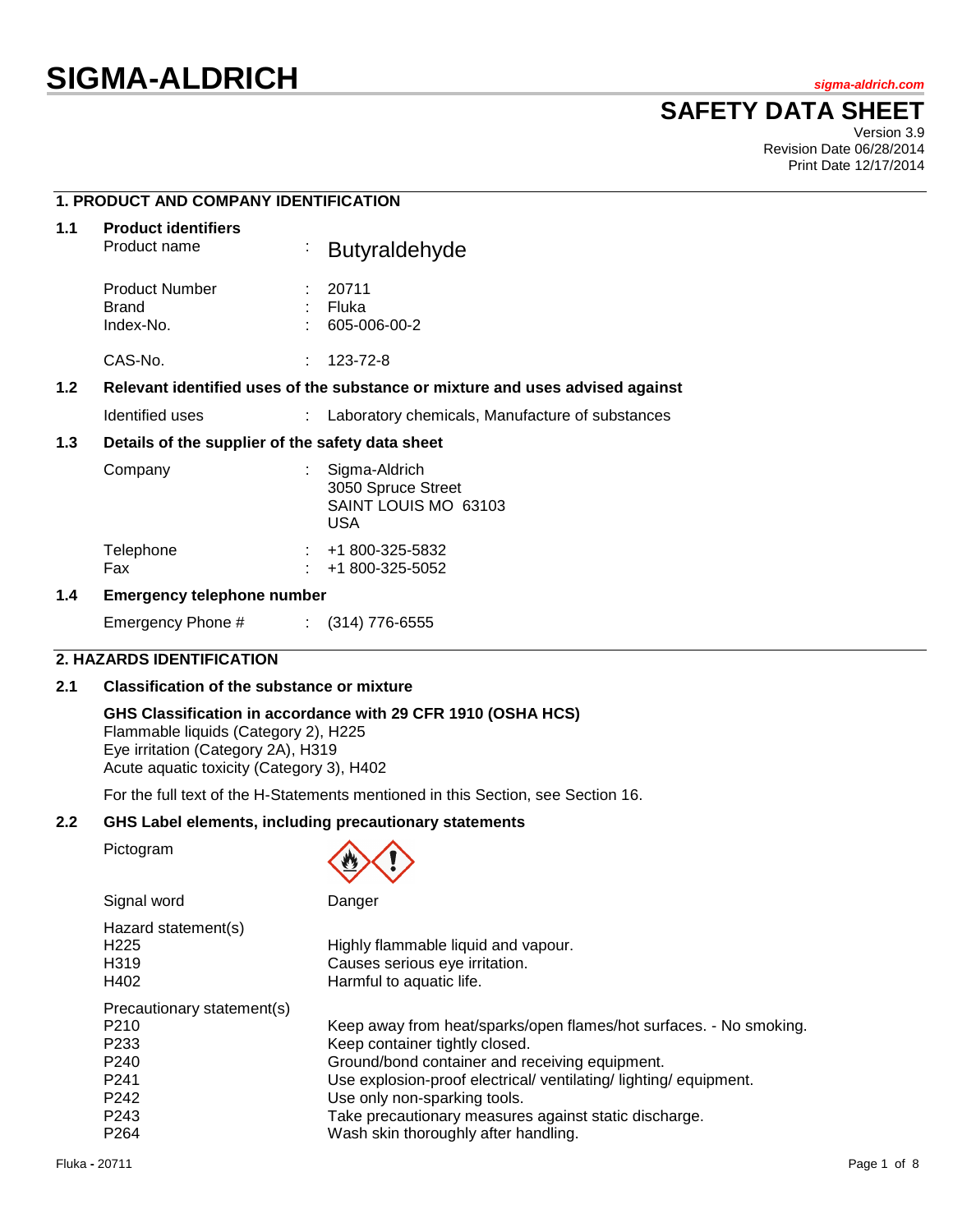| P <sub>273</sub><br>P <sub>280</sub> | Avoid release to the environment.<br>Wear protective gloves/ protective clothing/ eye protection/ face<br>protection.               |
|--------------------------------------|-------------------------------------------------------------------------------------------------------------------------------------|
| $P303 + P361 + P353$                 | IF ON SKIN (or hair): Remove/ Take off immediately all contaminated<br>clothing. Rinse skin with water/ shower.                     |
| $P305 + P351 + P338$                 | IF IN EYES: Rinse cautiously with water for several minutes. Remove<br>contact lenses, if present and easy to do. Continue rinsing. |
| $P337 + P313$                        | If eye irritation persists: Get medical advice/attention.                                                                           |
| P370 + P378                          | In case of fire: Use dry sand, dry chemical or alcohol-resistant foam for<br>extinction.                                            |
| $P403 + P235$                        | Store in a well-ventilated place. Keep cool.                                                                                        |
| P <sub>501</sub>                     | Dispose of contents/ container to an approved waste disposal plant.                                                                 |

**2.3 Hazards not otherwise classified (HNOC) or not covered by GHS** - none

# **3. COMPOSITION/INFORMATION ON INGREDIENTS**

#### **3.1 Substances**

| Synonyms         | <b>Butanal</b>  |
|------------------|-----------------|
| Formula          | : $C_4H_8O$     |
| Molecular Weight | : $72.11$ g/mol |
| CAS-No.          | 123-72-8        |
| EC-No.           | 204-646-6       |
| Index-No.        | 605-006-00-2    |

#### **Hazardous components**

| Component            | Classification                                                       | Concentration |
|----------------------|----------------------------------------------------------------------|---------------|
| <b>Butyraldehyde</b> |                                                                      |               |
|                      | Flam. Liq. 2; Eye Irrit. 2A;<br>Aquatic Acute 3; H225, H319,<br>H402 | $90 - 100 \%$ |

For the full text of the H-Statements mentioned in this Section, see Section 16.

# **4. FIRST AID MEASURES**

## **4.1 Description of first aid measures**

#### **General advice**

Consult a physician. Show this safety data sheet to the doctor in attendance.Move out of dangerous area.

#### **If inhaled**

If breathed in, move person into fresh air. If not breathing, give artificial respiration. Consult a physician.

#### **In case of skin contact**

Wash off with soap and plenty of water. Consult a physician.

#### **In case of eye contact**

Rinse thoroughly with plenty of water for at least 15 minutes and consult a physician.

#### **If swallowed**

Do NOT induce vomiting. Never give anything by mouth to an unconscious person. Rinse mouth with water. Consult a physician.

#### **4.2 Most important symptoms and effects, both acute and delayed**

The most important known symptoms and effects are described in the labelling (see section 2.2) and/or in section 11

#### **4.3 Indication of any immediate medical attention and special treatment needed** no data available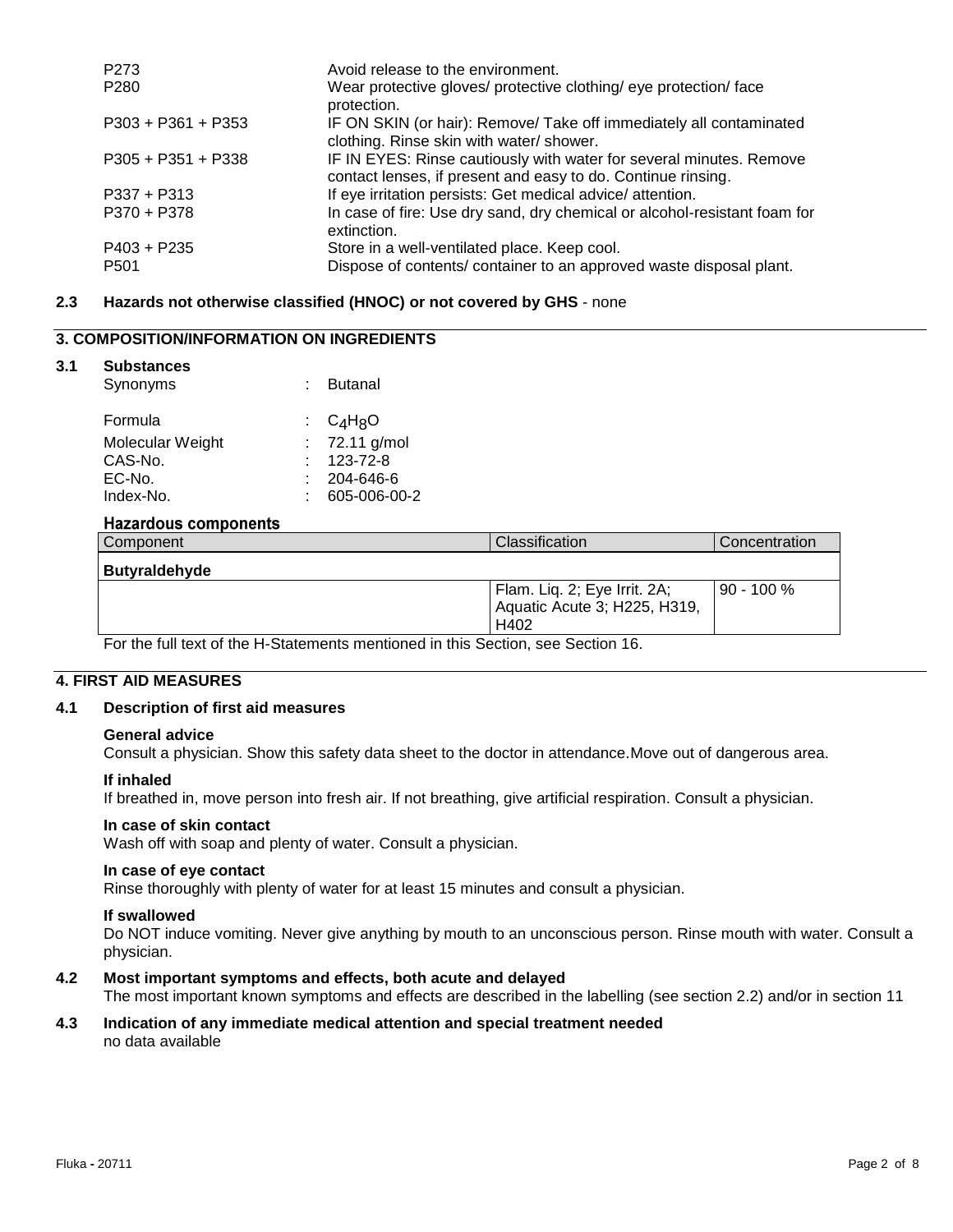## **5. FIREFIGHTING MEASURES**

#### **5.1 Extinguishing media**

#### **Suitable extinguishing media**

Use water spray, alcohol-resistant foam, dry chemical or carbon dioxide.

**5.2 Special hazards arising from the substance or mixture** Carbon oxides

### **5.3 Advice for firefighters** Wear self contained breathing apparatus for fire fighting if necessary.

### **5.4 Further information**

Use water spray to cool unopened containers.

# **6. ACCIDENTAL RELEASE MEASURES**

#### **6.1 Personal precautions, protective equipment and emergency procedures**

Use personal protective equipment. Avoid breathing vapours, mist or gas. Ensure adequate ventilation. Remove all sources of ignition. Evacuate personnel to safe areas. Beware of vapours accumulating to form explosive concentrations. Vapours can accumulate in low areas. For personal protection see section 8.

#### **6.2 Environmental precautions**

Prevent further leakage or spillage if safe to do so. Do not let product enter drains. Discharge into the environment must be avoided.

#### **6.3 Methods and materials for containment and cleaning up**

Contain spillage, and then collect with an electrically protected vacuum cleaner or by wet-brushing and place in container for disposal according to local regulations (see section 13).

#### **6.4 Reference to other sections**

For disposal see section 13.

# **7. HANDLING AND STORAGE**

## **7.1 Precautions for safe handling**

Avoid contact with skin and eyes. Avoid inhalation of vapour or mist. Use explosion-proof equipment.Keep away from sources of ignition - No smoking.Take measures to prevent the build up of electrostatic charge. For precautions see section 2.2.

# **7.2 Conditions for safe storage, including any incompatibilities**

Keep container tightly closed in a dry and well-ventilated place. Containers which are opened must be carefully resealed and kept upright to prevent leakage.

Air sensitive. Stench. Dry residue is explosive.

#### **7.3 Specific end use(s)**

Apart from the uses mentioned in section 1.2 no other specific uses are stipulated

#### **8. EXPOSURE CONTROLS/PERSONAL PROTECTION**

#### **8.1 Control parameters**

#### **Components with workplace control parameters**

| Component     | CAS-No.  | Value | Control<br>parameters | <b>Basis</b>                                                  |
|---------------|----------|-------|-----------------------|---------------------------------------------------------------|
| Butvraldehvde | 123-72-8 | TWA   | 25 ppm                | USA. Workplace Environmental<br><b>Exposure Levels (WEEL)</b> |

#### **8.2 Exposure controls**

#### **Appropriate engineering controls**

Handle in accordance with good industrial hygiene and safety practice. Wash hands before breaks and at the end of workday.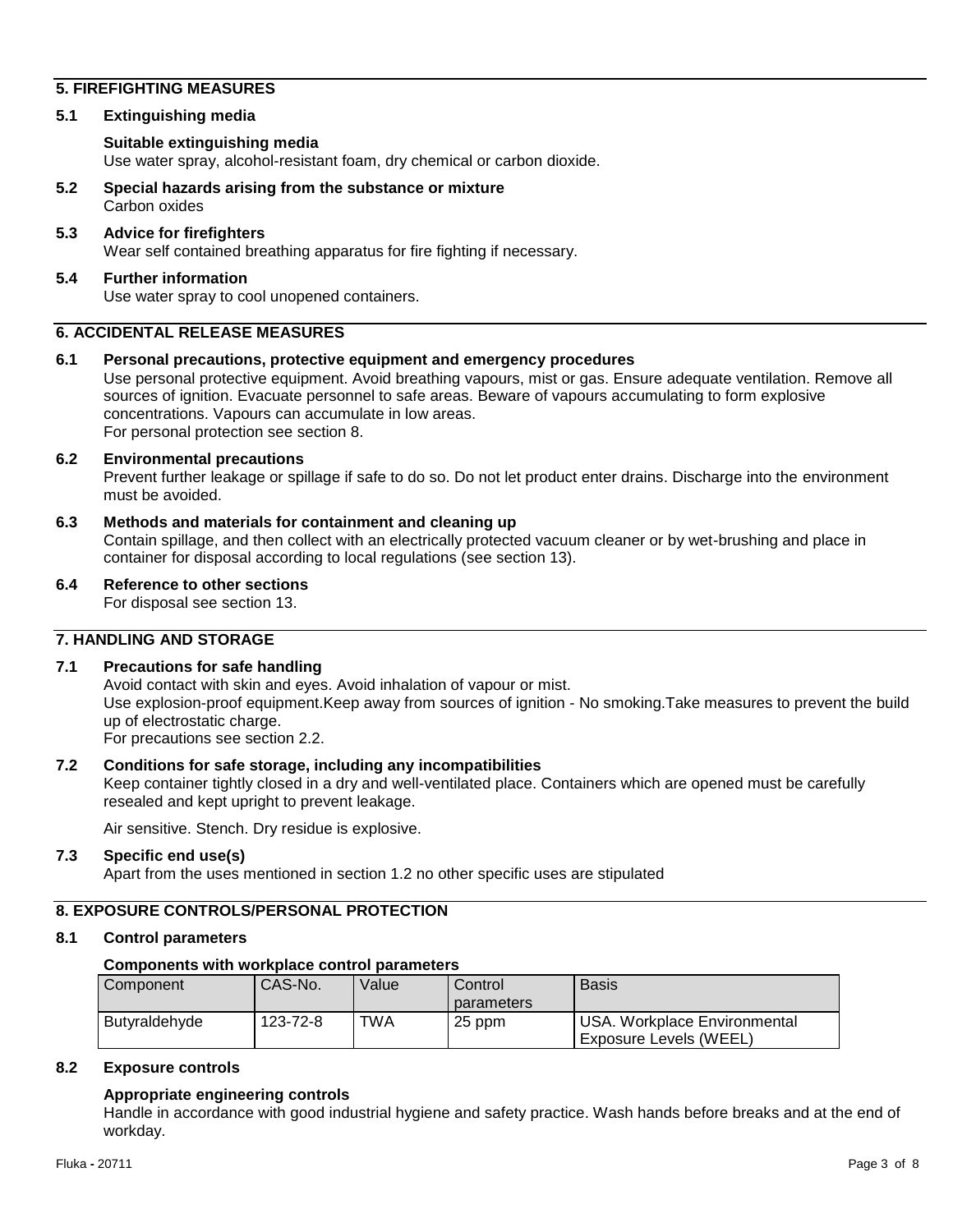#### **Personal protective equipment**

#### **Eye/face protection**

Face shield and safety glasses Use equipment for eye protection tested and approved under appropriate government standards such as NIOSH (US) or EN 166(EU).

#### **Skin protection**

Handle with gloves. Gloves must be inspected prior to use. Use proper glove removal technique (without touching glove's outer surface) to avoid skin contact with this product. Dispose of contaminated gloves after use in accordance with applicable laws and good laboratory practices. Wash and dry hands.

Splash contact Material: butyl-rubber Minimum layer thickness: 0.3 mm Break through time: 30 min Material tested:Butoject® (KCL 897 / Aldrich Z677647, Size M)

data source: KCL GmbH, D-36124 Eichenzell, phone +49 (0)6659 87300, e-mail sales@kcl.de, test method: EN374

If used in solution, or mixed with other substances, and under conditions which differ from EN 374, contact the supplier of the CE approved gloves. This recommendation is advisory only and must be evaluated by an industrial hygienist and safety officer familiar with the specific situation of anticipated use by our customers. It should not be construed as offering an approval for any specific use scenario.

#### **Body Protection**

impervious clothing, Flame retardant antistatic protective clothing, The type of protective equipment must be selected according to the concentration and amount of the dangerous substance at the specific workplace.

#### **Respiratory protection**

Where risk assessment shows air-purifying respirators are appropriate use a full-face respirator with multipurpose combination (US) or type ABEK (EN 14387) respirator cartridges as a backup to engineering controls. If the respirator is the sole means of protection, use a full-face supplied air respirator. Use respirators and components tested and approved under appropriate government standards such as NIOSH (US) or CEN (EU).

#### **Control of environmental exposure**

Prevent further leakage or spillage if safe to do so. Do not let product enter drains. Discharge into the environment must be avoided.

# **9. PHYSICAL AND CHEMICAL PROPERTIES**

#### **9.1 Information on basic physical and chemical properties**

| a) | Appearance                                         | Form: clear, liquid<br>Colour: colourless                              |
|----|----------------------------------------------------|------------------------------------------------------------------------|
| b) | Odour                                              | unpleasant                                                             |
| C) | <b>Odour Threshold</b>                             | no data available                                                      |
| d) | рH                                                 | 6.0 - 7.0 at 71 g/l at 20 °C (68 °F)                                   |
| e) | Melting point/freezing<br>point                    | Melting point/range: -96 $^{\circ}$ C (-141 $^{\circ}$ F) - lit.       |
| f) | Initial boiling point and<br>boiling range         | 75 °C (167 °F) - lit.                                                  |
| g) | Flash point                                        | $-5$ °C (23 °F) - closed cup                                           |
| h) | Evapouration rate                                  | no data available                                                      |
| i) | Flammability (solid, gas)                          | no data available                                                      |
| j) | Upper/lower<br>flammability or<br>explosive limits | Upper explosion limit: $8\%$ (V)<br>Lower explosion limit: $1.8\%$ (V) |
| k) | Vapour pressure                                    | 120 hPa (90 mmHg) at 20 °C (68 °F)                                     |
| I) | Vapour density                                     | $2.49 - (Air = 1.0)$                                                   |
| m) | Relative density                                   | 0.8 g/mL at 25 °C (77 °F)                                              |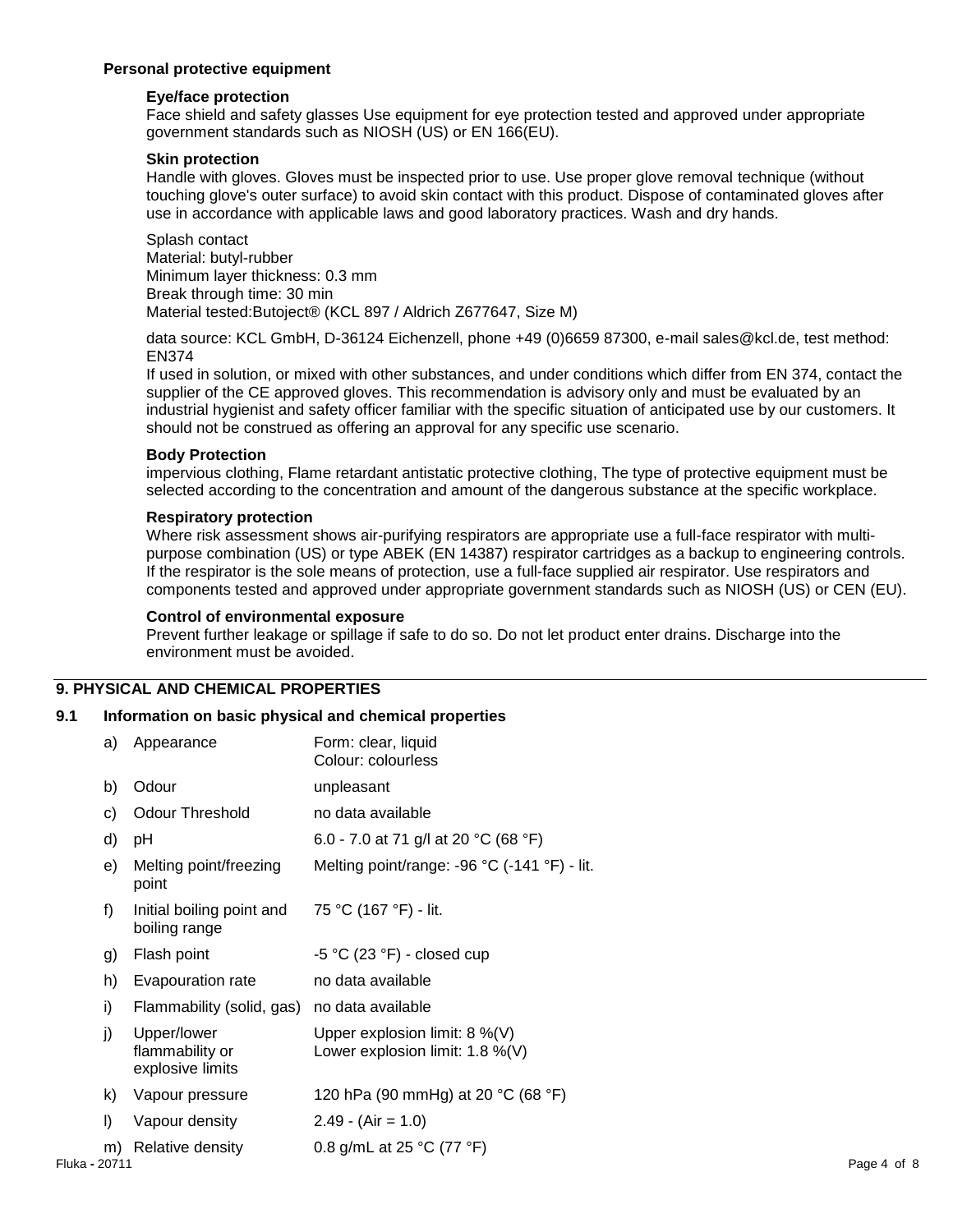|                | n)                                                                                        | Water solubility                           | 50 g/l at 20 °C (68 °F) - OECD Test Guideline 105 - soluble |
|----------------|-------------------------------------------------------------------------------------------|--------------------------------------------|-------------------------------------------------------------|
|                | $\circ$                                                                                   | Partition coefficient: n-<br>octanol/water | log Pow: 0.79                                               |
|                | p)                                                                                        | Auto-ignition<br>temperature               | 190 °C (374 °F) at 1,013.0 hPa (759.8 mmHg)                 |
|                | q)                                                                                        | Decomposition<br>temperature               | no data available                                           |
|                | r)                                                                                        | Viscosity                                  | no data available                                           |
|                | S)                                                                                        | <b>Explosive properties</b>                | no data available                                           |
|                | t)                                                                                        | Oxidizing properties                       | no data available                                           |
| 9.2            |                                                                                           | Other safety information                   |                                                             |
|                |                                                                                           | Surface tension                            | 70 mN/m at 20 °C (68 °F)                                    |
|                |                                                                                           | Relative vapour density                    | $2.49 - (Air = 1.0)$                                        |
|                |                                                                                           | <b>10. STABILITY AND REACTIVITY</b>        |                                                             |
| 10.1           | <b>Reactivity</b><br>no data available                                                    |                                            |                                                             |
| 10.2           | <b>Chemical stability</b><br>Stable under recommended storage conditions.                 |                                            |                                                             |
| 10.3           | <b>Possibility of hazardous reactions</b><br>Vapours may form explosive mixture with air. |                                            |                                                             |
| $\overline{A}$ |                                                                                           | Canditions to custal                       |                                                             |

**10.4 Conditions to avoid** Heat, flames and sparks. Extremes of temperature and direct sunlight.

#### **10.5 Incompatible materials** Oxidizing agents, Strong bases, Strong reducing agents, Strong acids

#### **10.6 Hazardous decomposition products** Other decomposition products - no data available In the event of fire: see section 5

## **11. TOXICOLOGICAL INFORMATION**

#### **11.1 Information on toxicological effects**

#### **Acute toxicity**

LD50 Oral - rat - male and female - 5,890 mg/kg (OECD Test Guideline 401)

LC50 Inhalation - rat - male and female - 4 h - > 5.46 mg/l (OECD Test Guideline 403)

LD50 Dermal - rabbit - 3,560 mg/kg

no data available

# **Skin corrosion/irritation**

Skin - rabbit Result: No skin irritation - 4 h (OECD Test Guideline 404)

#### **Serious eye damage/eye irritation**

Eyes - rabbit Result: Irritating to eyes. - 24 h (Directive 67/548/EEC, Annex V, B.5.)

**Respiratory or skin sensitisation** Buehler Test - guinea pig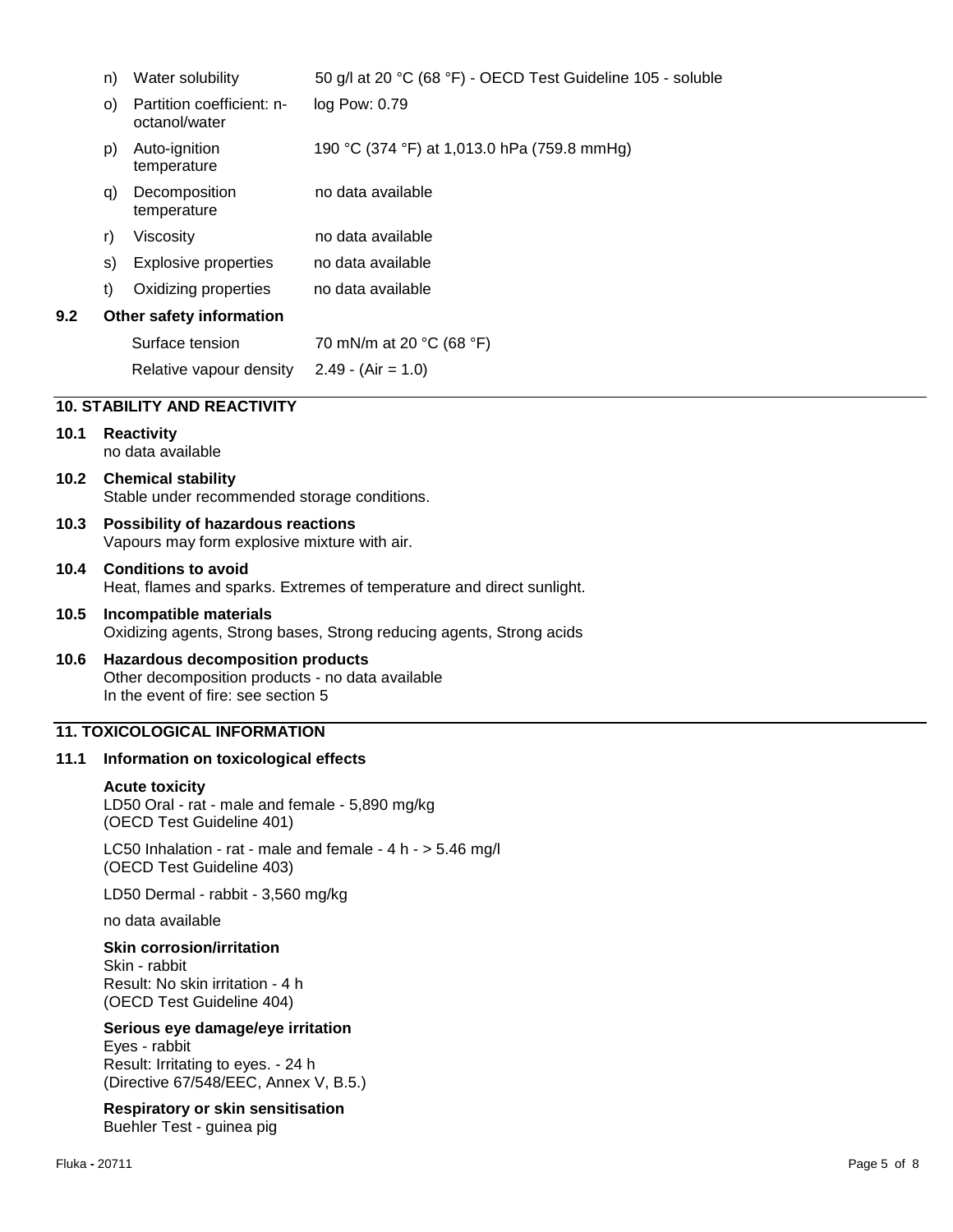Result: Does not cause skin sensitisation. (OECD Test Guideline 406)

**Germ cell mutagenicity**

no data available

Ames test S. typhimurium Result: negative

Drosophila melanogaster - male Result: negative

#### **Carcinogenicity**

- IARC: No component of this product present at levels greater than or equal to 0.1% is identified as probable, possible or confirmed human carcinogen by IARC.
- ACGIH: No component of this product present at levels greater than or equal to 0.1% is identified as a carcinogen or potential carcinogen by ACGIH.
- NTP: No component of this product present at levels greater than or equal to 0.1% is identified as a known or anticipated carcinogen by NTP.
- OSHA: No component of this product present at levels greater than or equal to 0.1% is identified as a carcinogen or potential carcinogen by OSHA.

#### **Reproductive toxicity**

no data available

no data available

**Specific target organ toxicity - single exposure** no data available

**Specific target organ toxicity - repeated exposure** no data available

**Aspiration hazard**

no data available

# **Additional Information**

RTECS: ES2275000

To the best of our knowledge, the chemical, physical, and toxicological properties have not been thoroughly investigated.

## **12. ECOLOGICAL INFORMATION**

#### **12.1 Toxicity**

| 12.2 | <b>Persistence and degradability</b>                      | For the control the control of the control of the control of the control of the control of the control of the control of the control of the control of the control of the control of the control of the control of the contro |
|------|-----------------------------------------------------------|-------------------------------------------------------------------------------------------------------------------------------------------------------------------------------------------------------------------------------|
|      | Toxicity to bacteria                                      | EC50 - Photobacterium phosphoreum - 99.1 mg/l - 25 min                                                                                                                                                                        |
|      | Toxicity to daphnia and<br>other aquatic<br>invertebrates | static test EC50 - Daphnia magna (Water flea) - 195 mg/l - 24 h<br>(DIN 38412)                                                                                                                                                |
|      | Toxicity to fish                                          | static test LC50 - Pimephales promelas (fathead minnow) - 25.8 mg/l - 96 h                                                                                                                                                    |

Biodegradability aerobic - Exposure time 5 d Result: 46 - 57 % - Readily biodegradable. (OECD Test Guideline 301C)

Ratio BOD/ThBOD 28 - 43 %

#### **12.3 Bioaccumulative potential**

No bioaccumulation is to be expected (log Pow  $\leq$  = 4).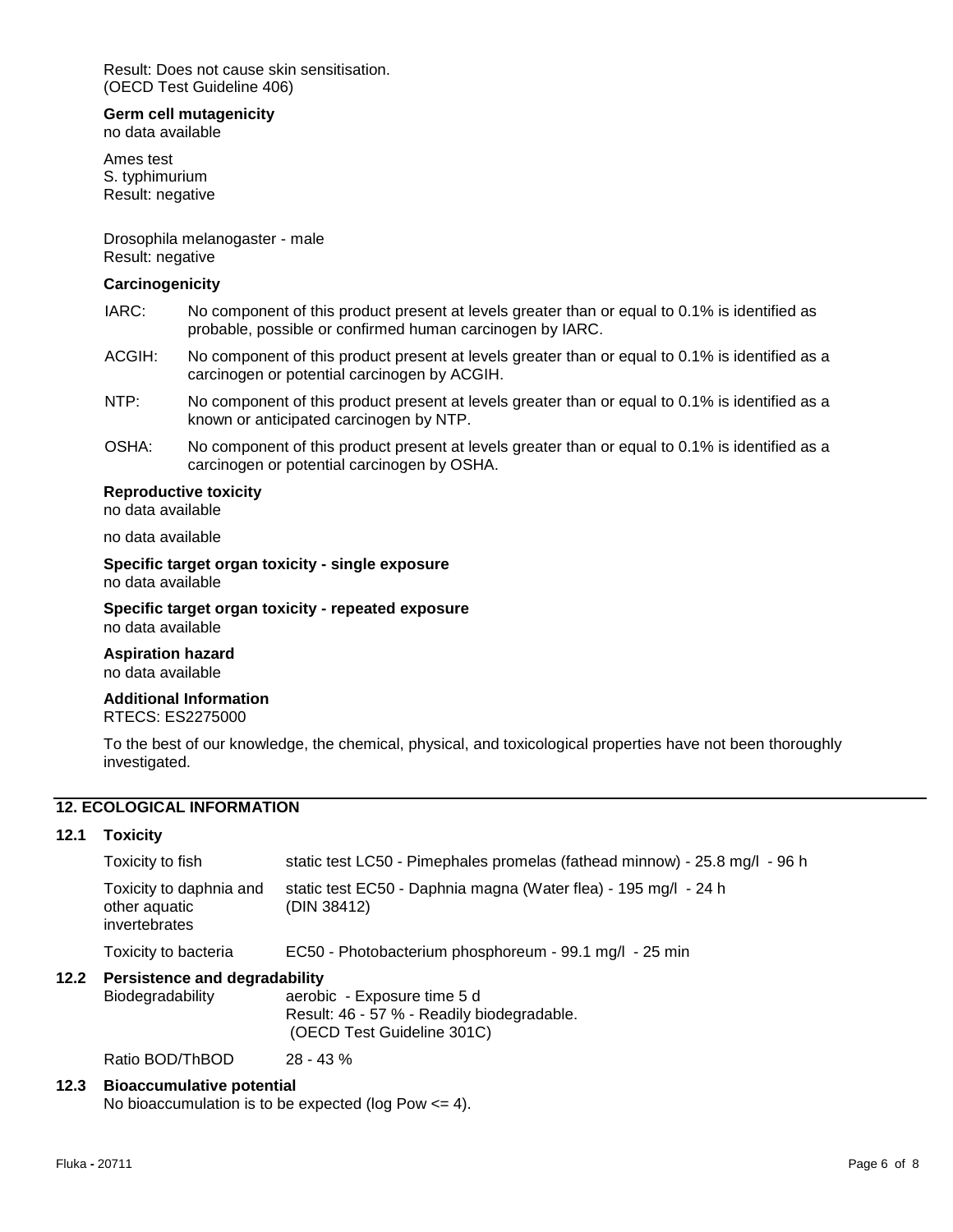#### **12.4 Mobility in soil**

no data available

#### **12.5 Results of PBT and vPvB assessment**

PBT/vPvB assessment not available as chemical safety assessment not required/not conducted

#### **12.6 Other adverse effects**

An environmental hazard cannot be excluded in the event of unprofessional handling or disposal. Harmful to aquatic life.

# **13. DISPOSAL CONSIDERATIONS**

#### **13.1 Waste treatment methods**

#### **Product**

Burn in a chemical incinerator equipped with an afterburner and scrubber but exert extra care in igniting as this material is highly flammable. Offer surplus and non-recyclable solutions to a licensed disposal company. Contact a licensed professional waste disposal service to dispose of this material.

#### **Contaminated packaging**

Dispose of as unused product.

# **14. TRANSPORT INFORMATION**

#### **DOT (US)**

| UN number: 1129<br>Proper shipping name: Butyraldehyde<br>Reportable Quantity (RQ):<br>Marine pollutant: No<br>Poison Inhalation Hazard: No | Class: 3                                                                                             | Packing group: II |                     |                                                                                                                   |  |
|---------------------------------------------------------------------------------------------------------------------------------------------|------------------------------------------------------------------------------------------------------|-------------------|---------------------|-------------------------------------------------------------------------------------------------------------------|--|
| <b>IMDG</b><br>UN number: 1129<br>Proper shipping name: BUTYRALDEHYDE<br>Marine pollutant: No                                               | Class: 3                                                                                             | Packing group: II |                     | EMS-No: F-E, S-D                                                                                                  |  |
| <b>IATA</b><br>UN number: 1129<br>Proper shipping name: Butyraldehyde                                                                       | Class: 3                                                                                             | Packing group: II |                     |                                                                                                                   |  |
| <b>15. REGULATORY INFORMATION</b>                                                                                                           |                                                                                                      |                   |                     |                                                                                                                   |  |
| <b>SARA 302 Components</b>                                                                                                                  |                                                                                                      |                   |                     | SARA 302: No chemicals in this material are subject to the reporting requirements of SARA Title III, Section 302. |  |
| <b>SARA 313 Components</b>                                                                                                                  | The following components are subject to reporting levels established by SARA Title III, Section 313: |                   | CAS-No.             | <b>Revision Date</b>                                                                                              |  |
| Butyraldehyde                                                                                                                               |                                                                                                      |                   | 123-72-8            | 1993-04-24                                                                                                        |  |
| SARA 311/312 Hazards<br>Fire Hazard, Acute Health Hazard                                                                                    |                                                                                                      |                   |                     |                                                                                                                   |  |
|                                                                                                                                             | <b>Massachusetts Right To Know Components</b>                                                        |                   |                     |                                                                                                                   |  |
| Butyraldehyde                                                                                                                               |                                                                                                      |                   | CAS-No.<br>123-72-8 | <b>Revision Date</b><br>1993-04-24                                                                                |  |
|                                                                                                                                             | <b>Pennsylvania Right To Know Components</b>                                                         |                   |                     |                                                                                                                   |  |
|                                                                                                                                             |                                                                                                      |                   | CAS-No.<br>123-72-8 | <b>Revision Date</b><br>1993-04-24                                                                                |  |
| Butyraldehyde                                                                                                                               |                                                                                                      |                   |                     |                                                                                                                   |  |
| <b>New Jersey Right To Know Components</b>                                                                                                  |                                                                                                      |                   | CAS-No.             | <b>Revision Date</b>                                                                                              |  |
| Butyraldehyde                                                                                                                               |                                                                                                      |                   | 123-72-8            | 1993-04-24                                                                                                        |  |
| <b>California Prop. 65 Components</b>                                                                                                       |                                                                                                      |                   |                     |                                                                                                                   |  |
|                                                                                                                                             |                                                                                                      |                   |                     |                                                                                                                   |  |